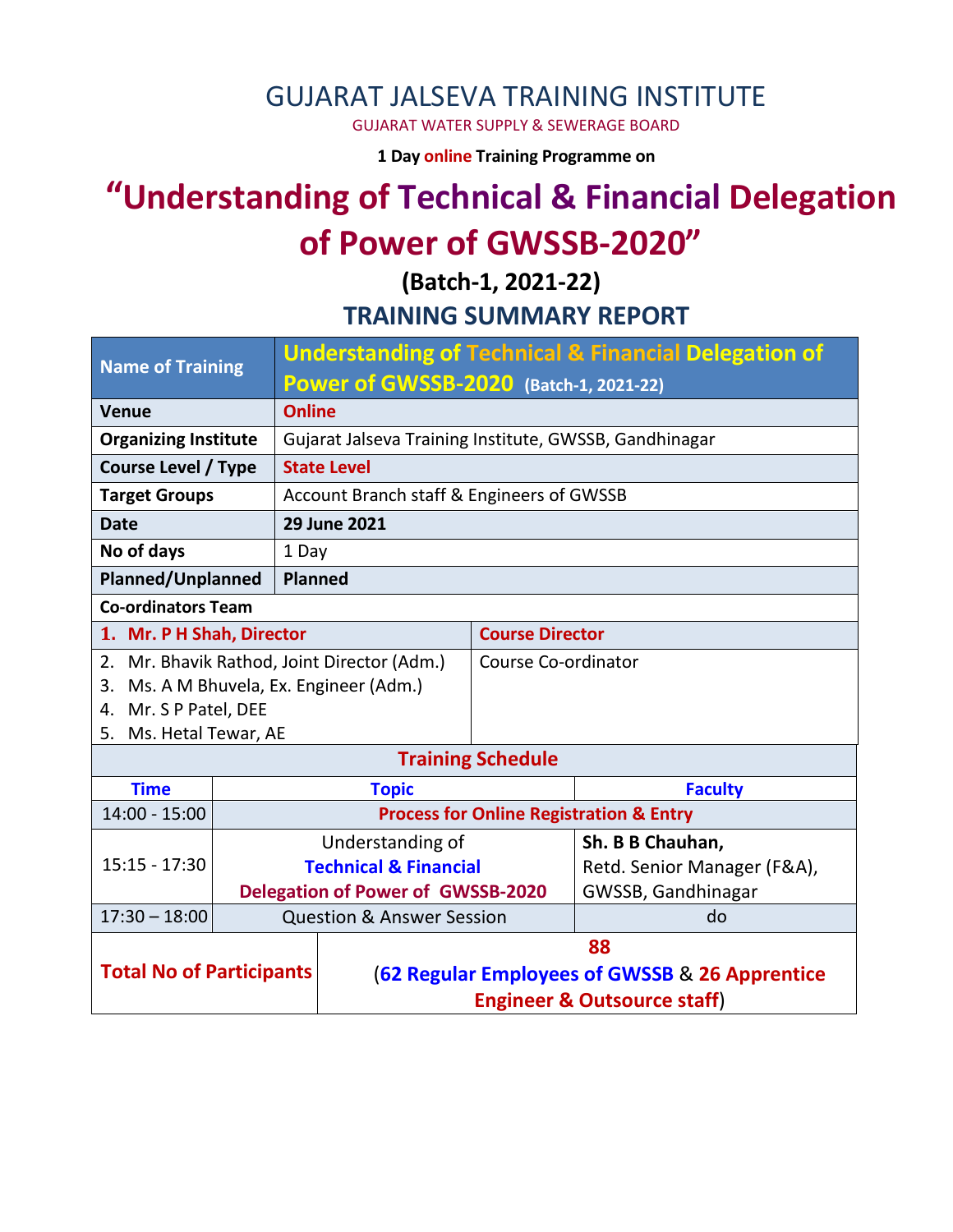## **List of Regular Employees of GWSSB**

| No.                     | <b>CPF NO.</b>           | <b>Name</b>                      | <b>Designation</b> | <b>Office &amp; Place</b>   |
|-------------------------|--------------------------|----------------------------------|--------------------|-----------------------------|
| $\mathbf{1}$            | GWSSB/2473               | ANANTPRAKASH JANKIPRASAD TIWARI  | EE(C)              | PHWD, Bhuj                  |
| $\overline{2}$          | GWSSB/677                | ARUNDHATI MAGANBHAI BHUVELA      | EE(C)              | <b>GJTI Gandhinagar</b>     |
| $\overline{\mathbf{3}}$ | GWSSB/9138               | <b>GAURANG NAVNITRAY CHAVDA</b>  | EE(C)              | Other Offices (Deputation)  |
| 4                       | GWSSB/2895               | RAJESHKUMAR DINESHCHANDRA        | EE(M)              | PHMD, Palanpur              |
|                         |                          | <b>MAMTORA</b>                   |                    |                             |
| 5                       | GWSSB/10421              | ALKA GIRISHKUMAR PARIKH          | DEF(C)             | Vigilance cell, Gandhinagar |
| 6                       |                          | ARVIND MUGATLAL THANKI           | DEE (M)            |                             |
| $\overline{\mathbf{z}}$ | GWSSB/2406               | ASHOK PRABHULAL MAHESHWARI       | DEF(C)             | PHC, Anjar                  |
| 8                       | GWSSB/10123              | DIVYAKUMAR AMRUTLAL PARMAR       | DEF(C)             | PHSSD, Mandvi               |
| $\mathbf{9}$            | GWSSB/10185              | JALPESH DASRATHBHAI CHAUDHARY    | DEE (M)            | PHMSD, Deesa                |
| 10                      | GWSSB/10126              | KAUSHIKKUMAR JAYSUKHLAL VAGHELA  | DEE (C)            | Zone-4, Kutch               |
| 11                      |                          | MANVIR PRABHATBHAI JALU          | DEE (M)            | PHMSD, Jasdan               |
| 12                      | GWSSB/10125              | RAHUL MAVJIBHAI SOLANKI          | DEE (C)            | PHSSD, Mundra               |
| 13                      | GWSSB/10520              | SUNIL JAYNTIBHAI PATEL           | DEF(C)             | Zone-4, Kutch               |
| 14                      | GWSSB/5969               | ALPA HASMUKH BHATT               | Accountant         | <b>GJTI Gandhinagar</b>     |
| 15                      |                          | AMIN RAFIKBHAI KHIMANI           | Div.               | PHWD, Surat                 |
|                         |                          |                                  | Accountant         |                             |
| 16                      | GWSSB/9551               | BHUPENDRASINGH MERUBHA ZALA      | Div.               | PHWD, Morbi                 |
|                         |                          |                                  | Accountant         |                             |
| 17                      | GWSSB/10789              | DARSHAK SHARADKUMAR BHATT        | Div.               | PHWD, BHAVNAGAR             |
|                         |                          |                                  | Accountant         |                             |
| 18                      | GWSSB/9791               | HARESHBHAI KESHARABHAI BHURIYA   | Div.               | PHWD, Bhuj                  |
|                         |                          |                                  | Accountant         |                             |
| 19                      |                          | MAHESHKUMAR TRIBHOVANDAS RAMI    | Div.               | PHWD, Anjar                 |
|                         |                          |                                  | Accountant         |                             |
| 20                      | GWSSB/10729              | TEJAL MAHESHBHAI BHATT           | Div.               | H.O., Office                |
|                         |                          |                                  | Accountant         |                             |
| 21                      | GWSSB/10788              | VISHAL DEVENDRAPRASAD KHAMBHOLJA | Div.               | PHWD, Ahmedabad             |
|                         |                          |                                  | Accountant         |                             |
| 22                      | GWSSB/10394              | ABHAYSINH PRATAPJI DABHI         | Sr.Clerk           | PHSSD, Kadi                 |
| 23                      |                          | AJAYKUMAR DHIRUBHAI MEVADA       | AE(C)              | PHSSD-1, Rapar              |
| 24                      | GWSSB/3724               | ALPESH AMRUTLAL RANPURA          | Sr. Clerk          | PHWD-2, Morbi               |
|                         |                          |                                  | (A/c)              |                             |
| 25                      | GWSSB/10124              | AMITKUMAR DINESHBHAI DHOKIYA     | AE(C)              | PHWD, Bhuj                  |
| 26                      |                          | ARPITA NIKUNJBHAI BHAVSAR        | AAE (M)            | PHMSD, Sayla                |
| 27                      | GWSSB/4697               | ASHITKUMAR AMRUTLAL VAGHELA      | Oversear           | PHSSD, Banni                |
| 28                      | GWSSB/5753               | BALUBHAI NANABHAI SOLANKI        | Sr.Clerk           | PHC, Palanpur               |
| 29                      | GWSSB/3785               | BHARAT ANANTPRASAD VYAS          | AAE (M)            | PHMD, Junagadh              |
| 30                      | GWSSB/2677               | <b>BHARTGAR MOTIGAR GUSAI</b>    | Sr.Clerk           | PHWD, Nakhatrana            |
| 31                      | GWSSB/10137              | BHAVNABEN JESINGBHAI GAMIT       | AAE (C)            | PHWD, Rajpipla              |
| 32                      |                          | BHUMIBAHEN RAKESHBHAI CHAUHAN    | AAE (C)            | PHSSD, Modasa               |
| 33                      | GWSSB/10217              | CHIRAG JAYANTILAL PATEL          | AE(C)              | <b>GJTI Gandhinagar</b>     |
| 34                      | GWSSB/9197               | DARPESH RAJNIKANT JOSHI          | Sr.Clerk           | PHWD, Nakhatrana            |
| 35                      | GWSSB/5110               | DINESHKUMAR LAXMANBHAI SOLANKI   | Dy.                | PHWD, Ahmedabad             |
|                         |                          |                                  | Accountant         |                             |
| 36                      | $\overline{\phantom{a}}$ | DIVYA ABHESING VASAVA            | AAE (C)            | PHWD, Rajpipla              |
| 37                      | GWSSB/10493              | HARDIP DHARAMSHIBHAI PATEL       | Sr.Clerk           | PHSSD-1, Morbi              |
| 38                      | GWSSB/10089              | HARESHKUMAR HARIBHAI MARU        | AAE (C)            | <b>GJTI Gandhinagar</b>     |
| 39                      | GWSSB/10216              | HETAL BHARGAV TEWAR              | AE(C)              | <b>GJTI Gandhinagar</b>     |
| 40                      | GWSSB/10496              | IMTIYAZ AHAMADBHAI GANJA         | Sr.Clerk           | PHWD-Botad                  |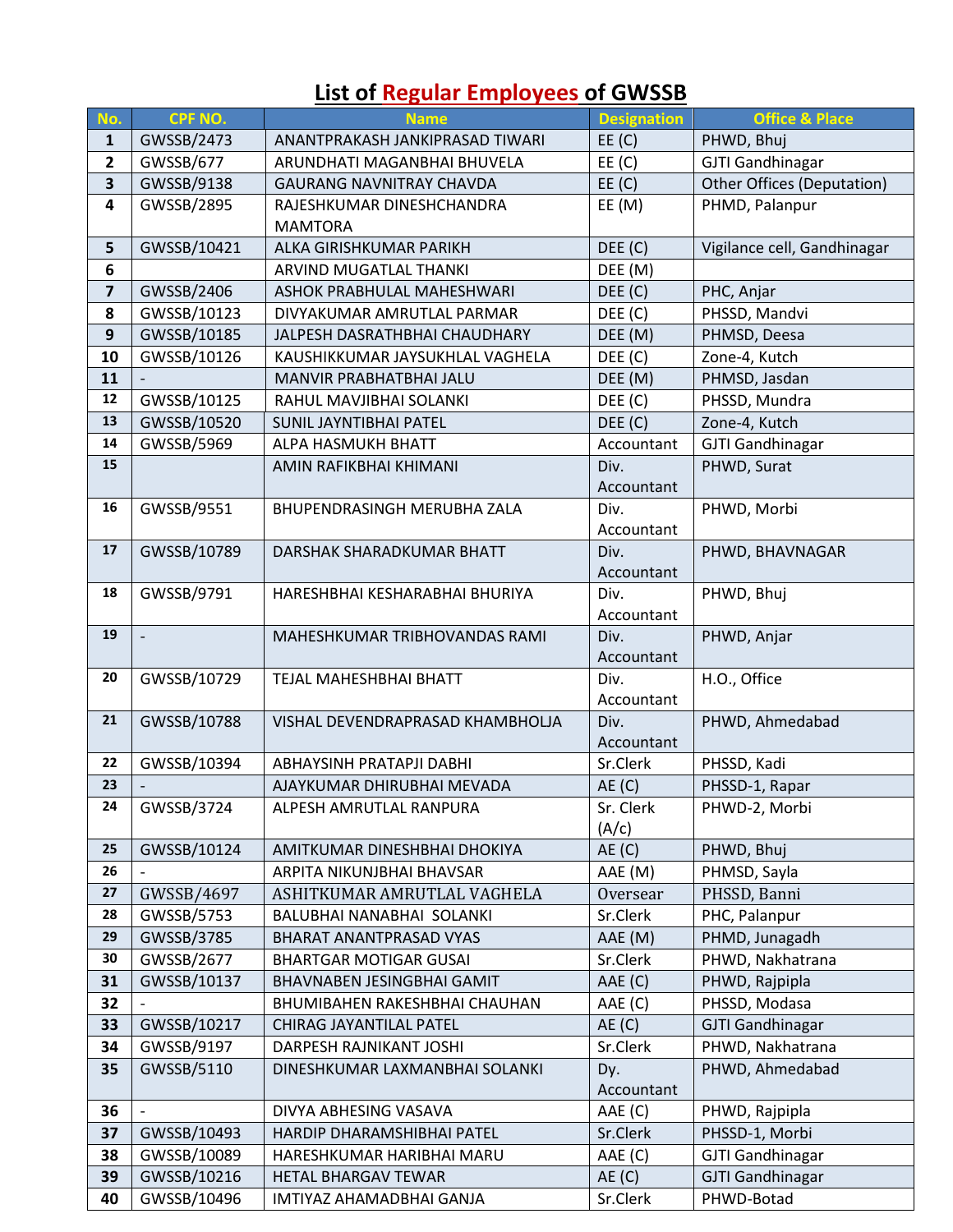| No. | <b>CPF NO.</b> | <b>Name</b>                        | <b>Designation</b> | <b>Office &amp; Place</b> |
|-----|----------------|------------------------------------|--------------------|---------------------------|
| 41  |                | JANAK VINOD SANALIYA               | AAE (C)            | PHSSD, Patdi              |
| 42  |                | <b>JAYDIP JIVRAJBHAI GABANI</b>    | AAE (M)            | PHMD, Bhavnagar           |
| 43  |                | JIGNESHKUMAR VALLABHBHAI DEVGANIYA | AAE (M)            | PHMSD, Bhuj               |
| 44  |                | KAUSHIK MANILAL PANCHAL            | AAE (C)            | PHSSD, Bhuj               |
| 45  |                | KHUSHBUBEN MAHESHBHAI HIRVANIYA    | AE(C)              | PHWD, Bhachau             |
| 46  |                | KINJAL SWAPNILKUMAR PATEL          | AAE (C)            | PHSSD, Navsari            |
| 47  |                | MAHESHKUMAR MAFATLAL PATEL         | AE(C)              | PHSSD, Bhachau            |
| 48  |                | <b>MEET GOVINDBHAI PATEL</b>       | AAE (M)            | PHMSD, Jasdan             |
| 49  |                | MEGHASUMAN MAHENDRA PANDIT         | AE(C)              | PHWD, Anjar               |
| 50  | GWSSB/10358    | NEHA SURESHCHANDRA RANA            | AAE (C)            | PHC, Vadodara             |
| 51  |                | NISHANKUMAR HARESHBHAI PATEL       | AAE (C)            | PHSSD, Anjar              |
| 52  | GWSSB/9856     | PRATHNABEN HIRENBHAI MANKAD        | Sr.Clerk           | PHSSD-1, Bhuj             |
| 53  |                | RAJESHKUMAR BAVALBHAI CHAUHAN      | AAE (C)            | PHSSD-2, Morbi            |
| 54  |                | RAMBHA MERUBHA BHACHARIYA          | Sr.Clerk           | PHWD, Bhachau             |
| 55  | GWSSB/3689     | RAMESH SALEBHAI KOLI               | Sr.Clerk           | PHWD, Nakhatrana          |
| 56  | GWSSB/10097    | REEMA SHASHIKANT JHA               | AE(C)              | PHC, Vadodara             |
| 57  |                | RUTUL JAYANTILAL MEWADA            | AE(C)              | PHWD, Bhachau             |
| 58  |                | SANJAYPURI DASHARATHPURI GOSWAMI   | AAE (C)            | PHSSD-1, Bhuj             |
| 59  |                | SHIVANGINI GHANSHYAMSINH SOLANKI   | AAE (C)            | PHWD, Godhra              |
| 60  |                | <b>SUNNY HARILAL MADHVI</b>        | Sr.Clerk           | PHWD, Bhachau             |
| 61  | GWSSB/10107    | VIKARMABHAI BATUKBHAI PARVADA      | AAE (M)            | PHMSD, Junagadh           |
| 62  | GWSSB/10191    | VIPULKUMAR KAILASHCHANDRA BHOJAK   | Sr.Clerk           | PH Dharoi Proj. SD, Vav   |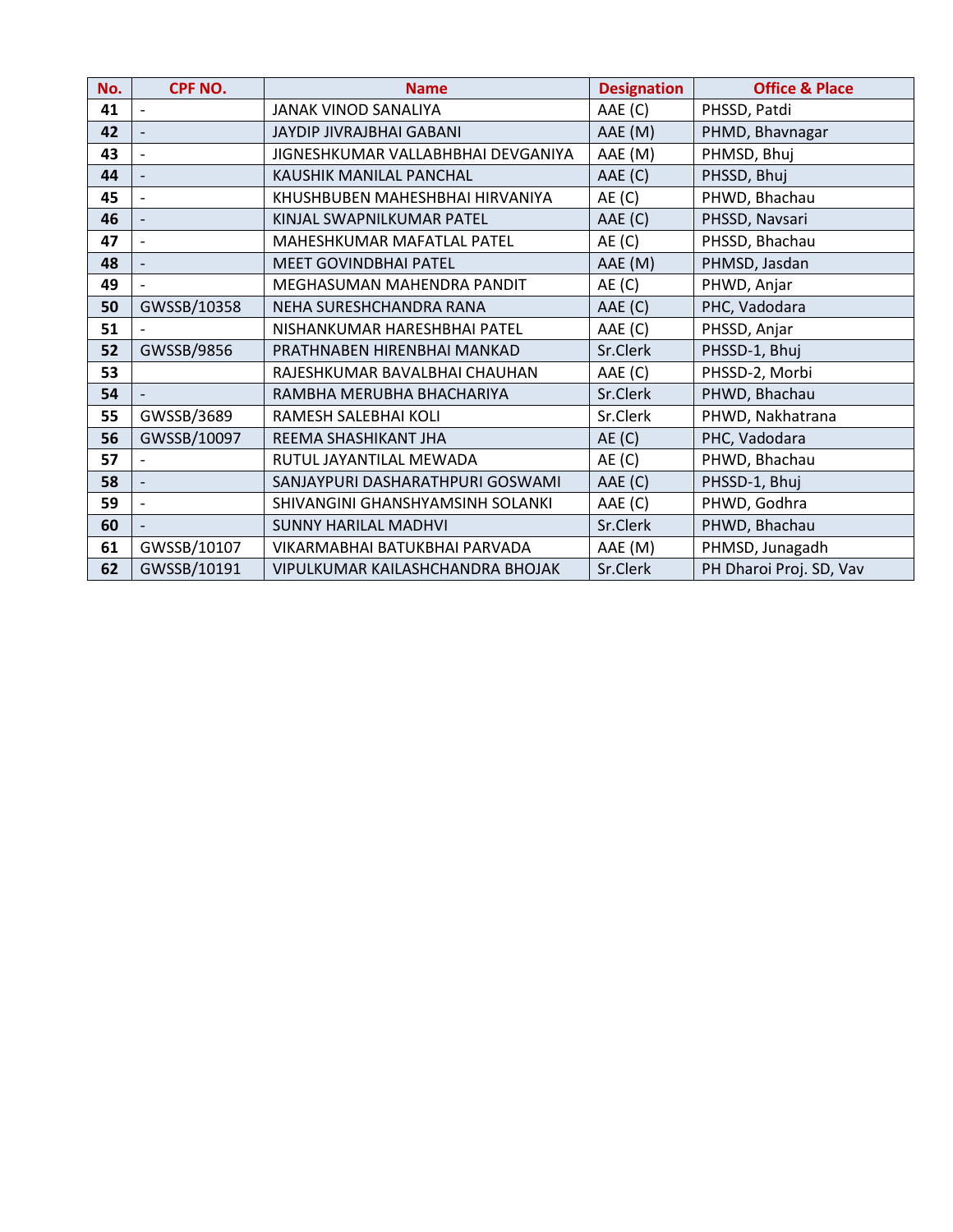### **List of Employees (Outsource staff/Apprentice Engineer)**

| No.                     | <b>Name</b>                     | <b>Designation</b>     | <b>Office &amp; Place</b>              |  |
|-------------------------|---------------------------------|------------------------|----------------------------------------|--|
| $\mathbf{1}$            | Abhishek Prakashbhai Patel      | Appr. Engg.            | Public Health Mechanical Sub Division, |  |
|                         |                                 |                        | Sayla                                  |  |
| $\mathbf{2}$            | <b>BHAVESH P BHOI</b>           | <b>Outsource Staff</b> | <b>GJTI Gandhinagar</b>                |  |
| $\overline{\mathbf{3}}$ | <b>GANATRA PRACHI KEKIN</b>     | Appr. Engg.            | PHWD, Bhuj                             |  |
| $\overline{\mathbf{4}}$ | HARSHAL DHIRENBHAI JOSHI        | Appr. Engg.            | SE, P. H. Circle, Anjar                |  |
| 5                       | HIRENKUMAR SHANKARBHAI          | Appr. Engg.            | DEE, PHS Subdivision, Anjar            |  |
|                         | <b>RALOLIYA</b>                 |                        |                                        |  |
| 6                       | HIRENKUMAR SHANKARBHAI          | Appr. Engg.            | PHSSD, Anjar                           |  |
|                         | <b>RALOLIYA</b>                 |                        |                                        |  |
| $\overline{\mathbf{z}}$ | Jay Rajubhai Charola            | Appr. Engg.            | Public Health Mechanical Sub Division, |  |
|                         |                                 |                        | Sayla                                  |  |
| 8                       | JAYSHEEL HITENDRA RAWAL         | Appr. Engg.            | PHSSD, Bhuj                            |  |
| $\boldsymbol{9}$        | JAYSINH MAHENDRASINH JETHWA     | Appr. Engg.            | PHSSD, Bhuj                            |  |
| 10                      | JIGARKUMAR RAMANLAL PRANAMI     | Appr. Engg.            | PHSSD, Modasa                          |  |
| 11                      | KHUSHALI PARESHBHAI VYAS        | Appr. Engg.            | PHWD, Anjar                            |  |
| 12                      | KINJAL JITENDRABHAI DAVE        | Appr. Engg.            | PHC, Bhuj                              |  |
| 13                      | KORIYA DIVYESH PRAVINBHAI       | Appr. Engg.            | PHSSD, Bhuj                            |  |
| 14                      | MAHAMADTASLIM HANIFBHAI SIDDIKI | Appr. Engg.            | PHSSD, Patdi                           |  |
| 15                      | MANOJ M JOSHI                   | Sr. Accountant         | <b>GJTI Gandhinagar</b>                |  |
|                         |                                 | (Outsourcing)          |                                        |  |
| 16                      | MEET MANOJBHAI PANCHAL          | Appr. Engg.            | PHWD, Nadiad                           |  |
| 17                      | MIHIRKUMAR BHARATBHAI PATEL     | Appr. Engg.            | PHSSD, Sevaliya                        |  |
| 18                      | NANDISH SATISHKUMAR PANDYA      | Appr. Engg.            | PHSSD, Bhuj                            |  |
| 19                      | NIMESH SURESHBHAI PATEL         | Appr. Engg.            | PHSSD, Patdi                           |  |
| 20                      | NISARGKUMAR UMESHBHAI VYAS      | Appr. Engg.            | PHWD, Modasa                           |  |
| 21                      | PARTH TARUNBHAI RATHOD          | Appr. Engg.            | DEE, PHS Subdivision, Anjar            |  |
| 22                      | PARTH TARUNBHAI RATHOD          | Appr. Engg.            | PHSSD, Anjar                           |  |
| 23                      | RAMESHBHAI GOVINDBHAI           | Appr. Engg.            | PHSSD-2, Morbi                         |  |
|                         | KANZARIYA                       |                        |                                        |  |
| 24                      | RIZWAN ANVARBHAI VOHRA          | Appr. Engg.            | PHSSD, Nadiad                          |  |
| 25                      | SUNNY FULCHANDBHAI PRAJAPATI    | Appr. Engg.            | PHSSD, Bhachau                         |  |
| 26                      | <b>VISHAL DHANA KAGI</b>        | Appr. Engg.            | DEE, PHS Subdivision, Bhachau          |  |